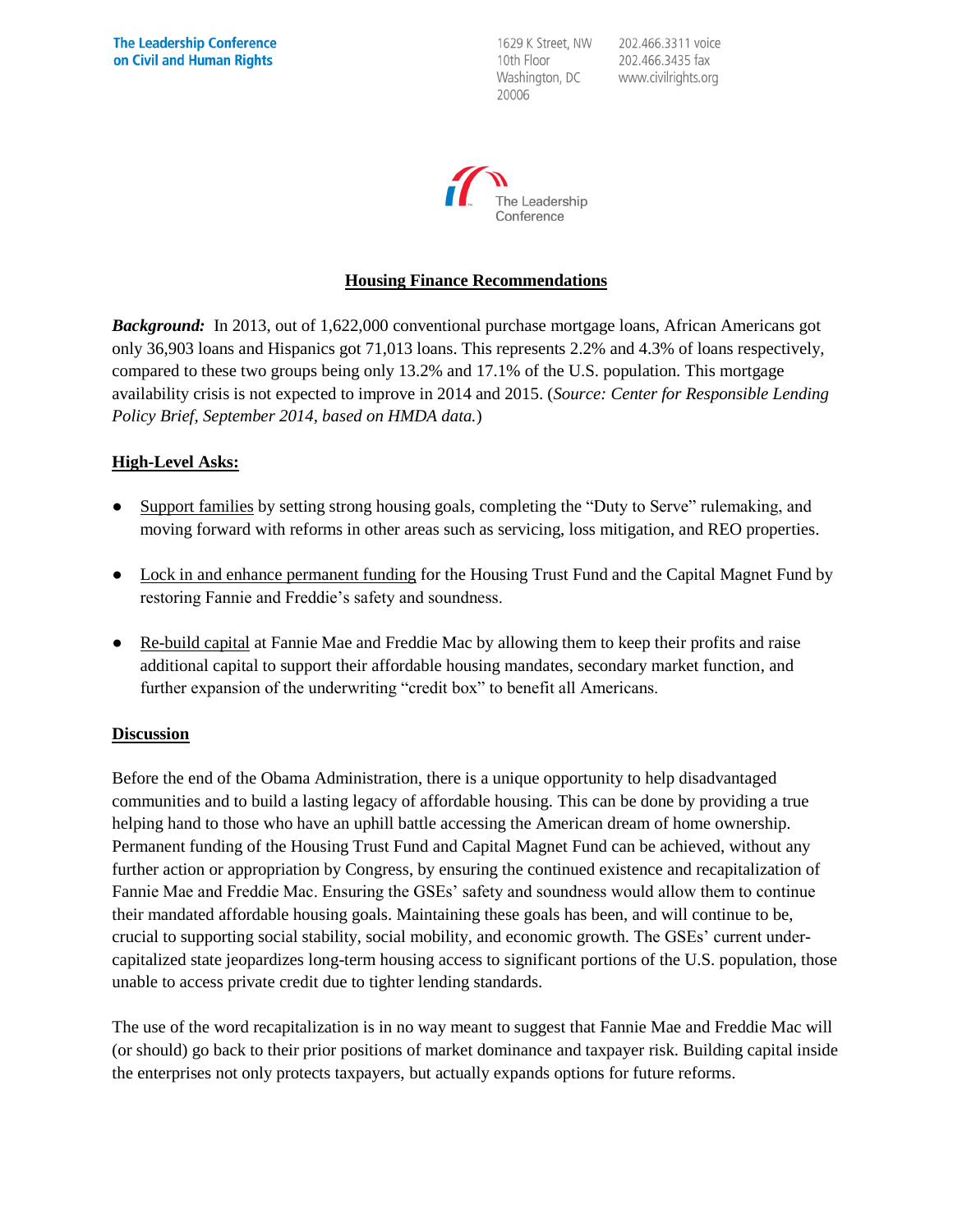

June 4, 2015 Page 2 of 6

#### **1. Regulatory and structural issues:**

Oversight of the mortgage sector by the CFPB, FHA, FHFA, and other regulatory bodies has reduced the predatory lending and foreclosure practices of the past that have painfully impacted urban communities and constituencies. However, the "credit box" remains unnecessarily tight, and significant issues remain with the servicing and disposition of troubled mortgages. To address this, we need regulatory changes that make it easier for mortgage credit to flow to underserved home buyers and that strengthen the neighborhoods in which they live. For example:

**A. FHFA should release a strong "housing goals" rule and should complete the longoverdue "duty to serve" rulemaking.** FHFA has not yet issued a final rule setting strong housing goals for Fannie Mae and Freddie Mac, and it should do so immediately. It should set strong single- and multi-family benchmarks, including a 27% goal for low-income home purchase lending, take enforcement actions that consider the performance of the overall market when the GSEs fail to meet housing goals, establish sub-goals for small multifamily properties, and create reporting requirements for single-family rentals. In addition, the HERA statute requires FHFA to promulgate a duty-to-serve rule to encourage responsible innovation and give the GSEs strong incentives to serve broadly and lead the market. We need Fannie and Freddie to provide new mortgage products, flexible underwriting, affirmative outreach, and other activities including grants to and partnerships with high-performing nonprofits in the housing space.

**B. FHFA should direct the GSEs to update their credit score models to include more creditworthy borrowers.** Currently, Fannie Mae and Freddie Mac require the use of a FICO 04 credit score in their automated underwriting systems. However, newer scoring models, such as VantageScore, have made critical changes that improve the reliability of the resulting scores and/or allow the scoring of the 30 to 35 million consumers that could never get a credit score under the FICO 04 system because of their limited credit history or "thin files." Proposed newer scoring models no longer consider paid collection items, including medical debt collections, and give less weight to unpaid medical debts. FHFA should direct the GSEs to modernize their underwriting systems and to permit use of scores resulting from these new models.

# **C. FHFA should work with the GSEs to institute other reforms aimed at keeping**

**borrowers in their homes, and at preserving neighborhoods when foreclosure is the only option.** For years, The Leadership Conference and other groups have called for the use of principal reduction and other key loss mitigation reforms. Only some of these reforms have been put into place. Meanwhile, Fannie and Freddie have a significant number of REO properties under their control that must be managed properly and put back on the market in a way that fosters neighborhood stability. In many instances, however, this is not happening – as evidenced by the fact that recently, the National Fair Housing Alliance filed a complaint against Fannie Mae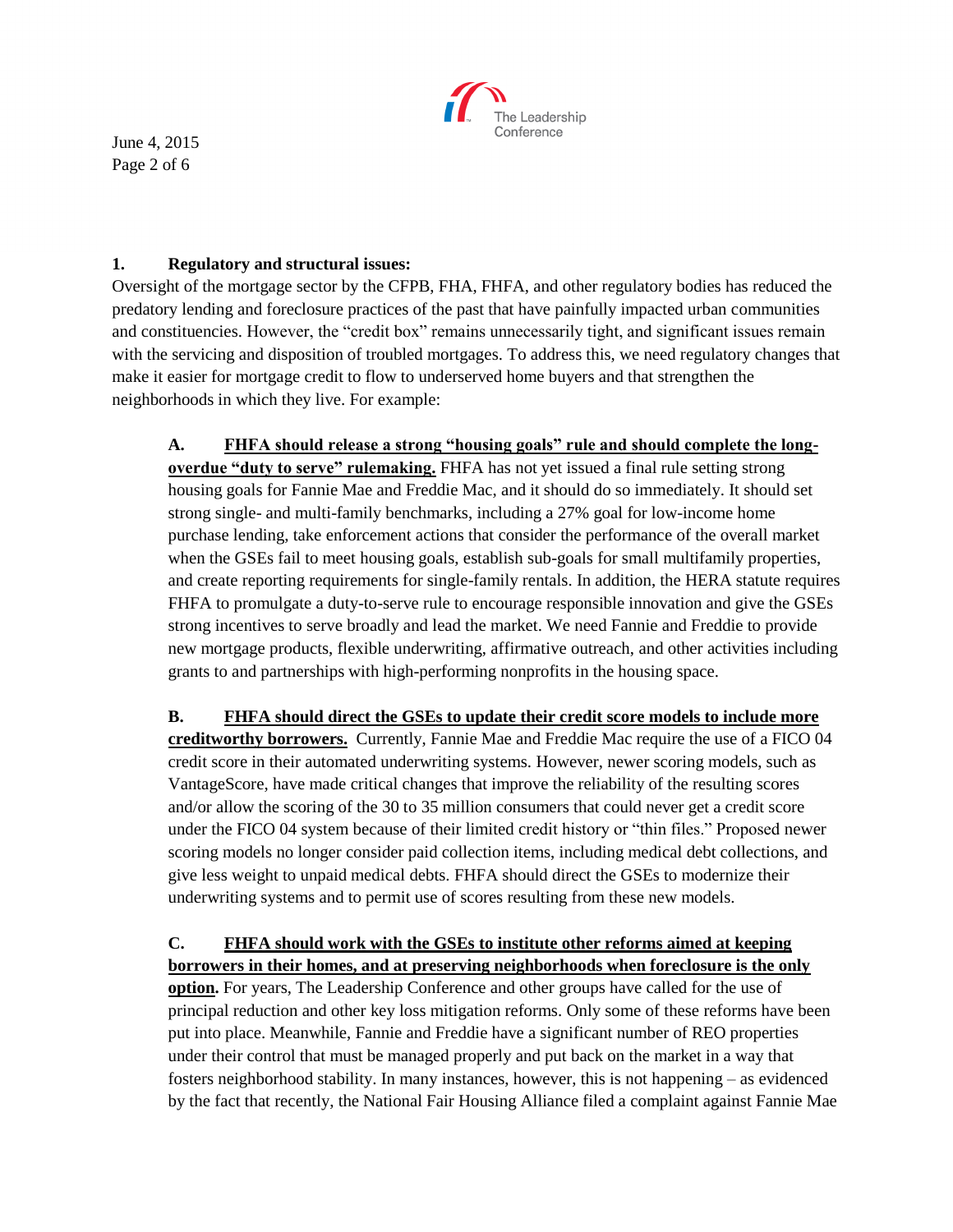

June 4, 2015 Page 3 of 6

> for maintaining foreclosed properties in minority neighborhoods more poorly than in white neighborhoods. Last year, we presented a detailed set of recommendations (attached) to the FHFA calling for reforms to policies that govern access  $\&$  affordability, servicing, nonperforming loans, REO disposition, and other key issues. It will be important to discuss these areas in greater depth as we move forward.

## **2. Restructuring GSEs in and after conservatorship to enhance financial resources available for affordable housing:**

On the subject of financial resources put towards greater mortgage availability, we need these funds more secure, we need them faster, and we need more of them. To make progress on each of these goals, we can and should recapitalize Fannie Mae and Freddie Mac – and use that process to generate and improve the quality of these financial resources.

To map out this process, FHFA should figure out exactly how to recapitalize Fannie Mae and Freddie Mac, either internally or by hiring a well-qualified advisor. Once the recapitalization process starts, it will be effectively irreversible by future administrations. The immigration issue illustrates why – just as a decision by the Obama Administration to let people stay in the United States will not be changed by a new president who would have to confront the horrible political optics of making these people leave, a decision by the Obama Administration to support safety and soundness would not be reversed except by a new president who wants to be seen as supporting recklessness and risk to taxpayers.

The recapitalization process can deliver major financial benefits to low-income and minority communities by securing financial resources and adding new ones to support affordable housing.

## **A. Regular contributions to affordable housing funds by Fannie Mae and Freddie Mac.**

At the Financial Services Committee hearing with Director Watt on January 27, 2015, House Republicans argued that FHFA's decision to turn on the GSEs' contributions to the Housing Trust Fund and the Capital Magnet Fund is on uncertain legal ground so long as the GSEs are undercapitalized. Section 1131(b) of HERA says that FHFA "*shall temporarily suspend allocations… by an enterprise upon a finding… that such allocations (1) are contributing, or would contribute, to the financial instability of the enterprise; (2) are causing, or would cause, the enterprise to be classified as undercapitalized; or (3) are preventing, or would prevent, the enterprise from successfully completing a capital restoration plan….*" We believe Director Watt's interpretation of this provision is sound, but it will remain especially contentious under the current status of the GSEs.

When Fannie Mae and Freddie Mac lose money during a quarter – and this will happen eventually over the housing cycle given their complex financial accounting – the enterprises' lack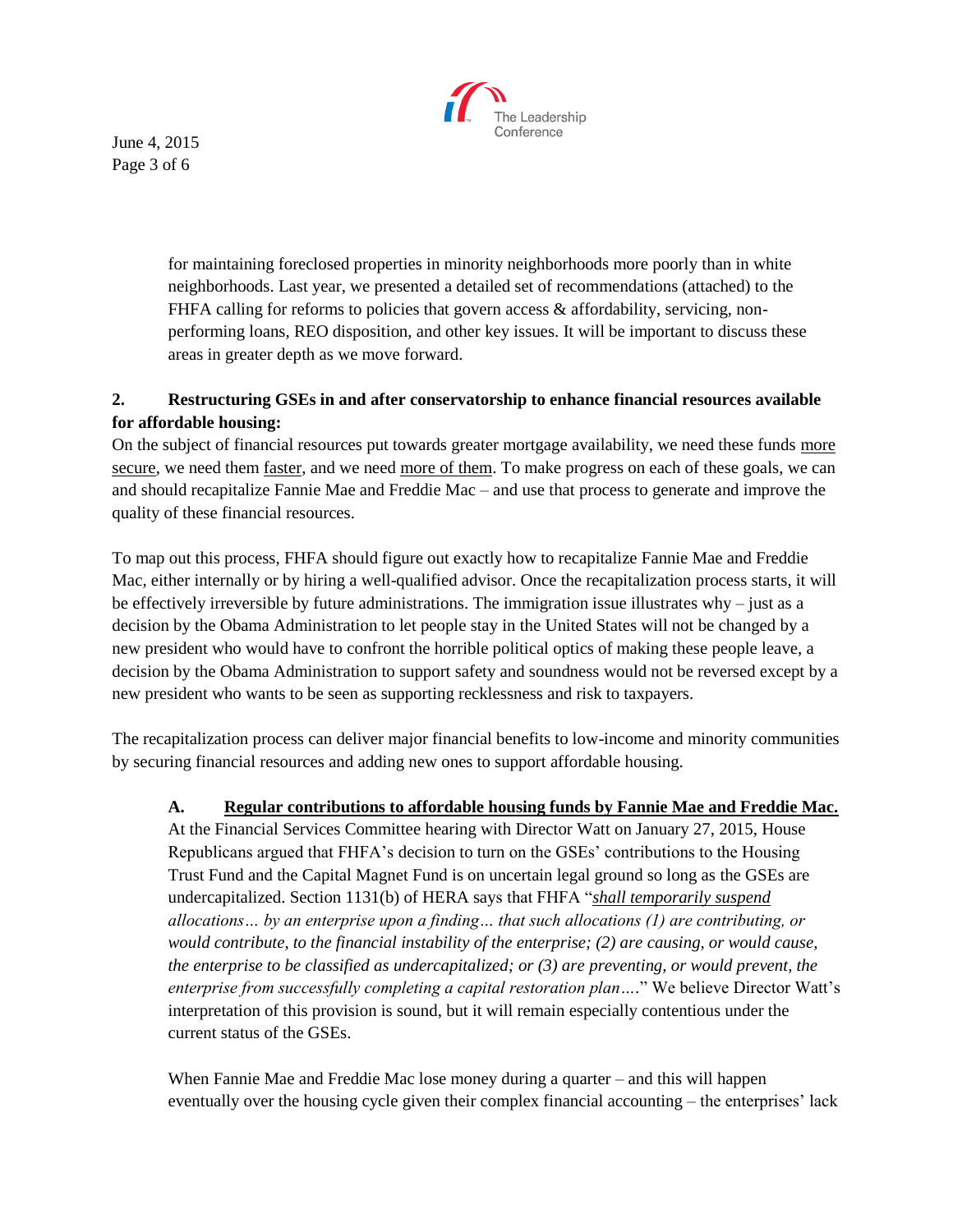

June 4, 2015 Page 4 of 6

> of capital to absorb those losses will lead them to draw on the Treasury financing lines once again. The timing of a draw on Treasury may be in question, but the likelihood of this happening is not. If this occurs during this Administration, that will lead to political attacks on the White House for having promised "no more bail-outs." Regardless of the timing of a draw, Republicans will use the opportunity to call for, and to try to force, suspension of affordable housing funding by the GSEs making a draw. Our communities will be at risk from this eventuality, so Fannie and Freddie should be allowed to rebuild capital to protect both our people and the Administration.

The GSEs' contributions to affordable housing can produce roughly \$300-400 million per year, but this flow of funds must be secured against political interference during and beyond this Administration. Future administrations may not be as sympathetic as this one to the need to maintain this important source of funding for affordable housing.

#### **B. Affordable housing contributions from GSE shareholders as part of the**

**recapitalization process.** Private parties can do things that are not within the legal or fiscal power of the government, as we saw earlier in this Administration in bank settlements over mortgages and mortgage-backed-securities. As part of settling lawsuits with the Department of Justice, major banks agreed to provide mortgage relief and make contributions to affordable housing funds benefiting constituencies in serious need of help.

Similarly, as part of recapitalizing Fannie Mae and Freddie Mac, the Administration has to deal with the litigation between private GSE shareholders and the Treasury Department which has claimed virtually all the enterprises' earnings through a "net worth sweep." In exchange for recognizing the private GSE shareholders' claims and allowing them to recover value, the Administration could require shareholders to contribute a portion of their securities to the Housing Trust Fund, the Capital Magnet Fund, or other affordable housing efforts. We believe a settlement could be reached in a way that (a) would involve no payment to shareholders or harmful admissions by the government, (b) could deliver substantial value to communities in need of support, and (c) could be structured, packaged and announced in a way that makes it a political win for this Administration rather than a problem left for the next one.

Across both GSEs, there is roughly \$33 billion face value of preferred stock outstanding and tens to hundreds of billions of dollars of potential value to common stock. The Administration should consider asking the holders of that stock to support the GSEs' public mission by contributing some of that value to affordable housing efforts as part of recapitalization. Such one-time contributions could dwarf annual contributions from Fannie Mae and Freddie Mac.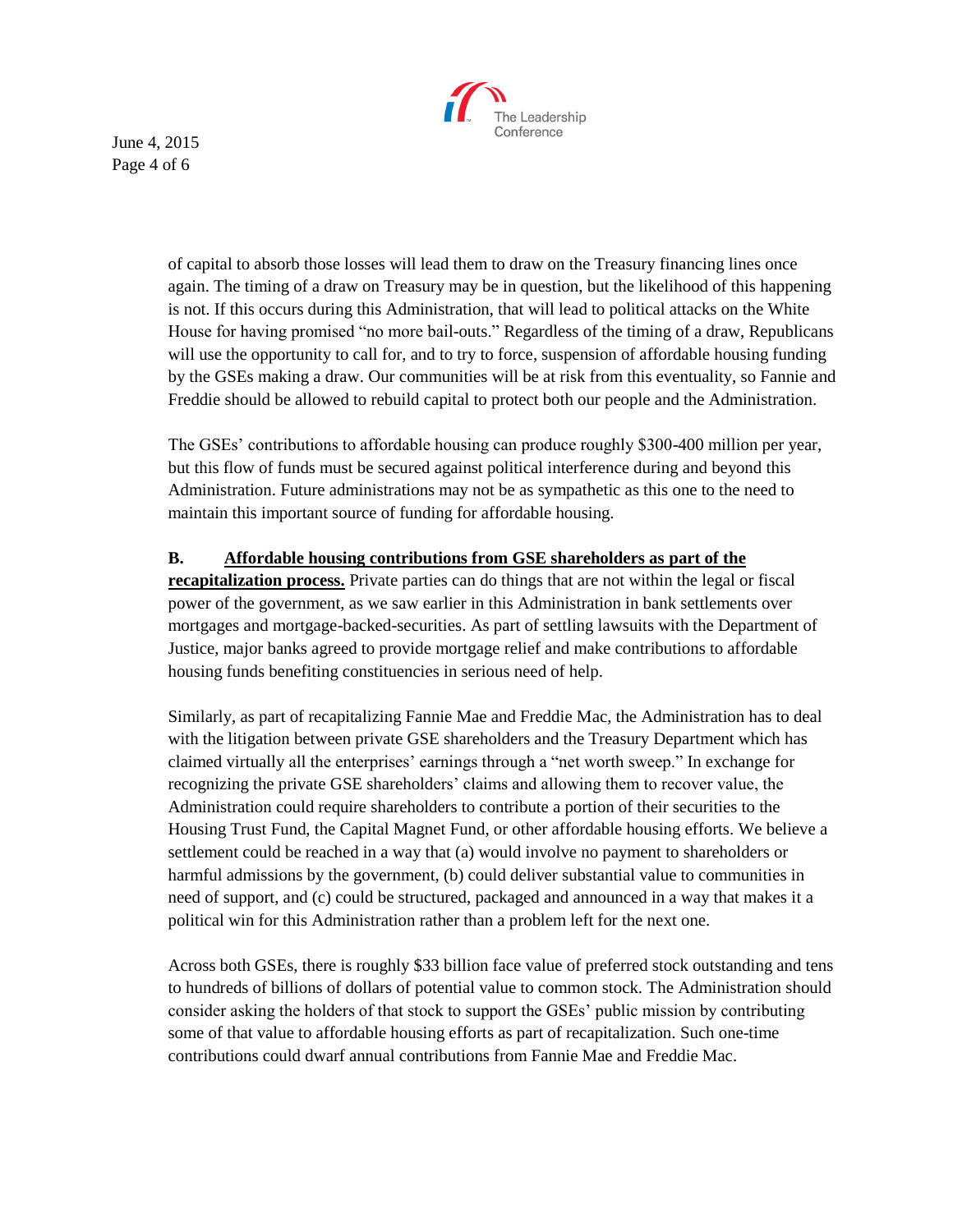

June 4, 2015 Page 5 of 6

## **C. Contribution of Treasury's warrants for common stock of Fannie Mae and Freddie**

**Mac to the affordable housing funds.** Often lost in public discussion of the GSE conservatorships is the fact that the Treasury Department currently owns warrants for 79.9% of the common stock of each of Fannie Mae and Freddie Mac. While it may not be widely appreciated, these warrants are extremely valuable. In recapitalizing the GSEs, the government should maximize the warrant value and use that value in support of affordable housing.

*The value of the warrants could easily exceed \$100 billion*. If the Administration were to contribute a portion or all of these warrants to affordable housing, that would ensure funding of necessary assistance to our communities for a generation. It is important to note, however, that this value is only achievable to the extent that a recapitalization allows value to flow over time to the Fannie and Freddie common stock to which these warrants are tied. The warrants cannot easily be sold in the market, or exercised with the common stock received then sold in the market, before the end of this Administration. But the Administration can keep this value in the housing sector and devote its use to constituencies that need help. The huge amount of value in the warrants can make this a "top 10" or even "top 5" legacy item for President Obama. Of course, future administrations may not have the same priorities, and they may use this substantial longterm value for other purposes, unless it is contributed to the trusts.

**D. In conservatorship, FHFA should continue its work to de-risk the GSEs so they need less capital to achieve safety and soundness.** Keeping Fannie Mae and Freddie Mac safe and sound ensures the flow of affordable funds through their direct contributions to the trust funds and through their securities. FHFA should continue "de-risking" the GSEs by reducing risk away from the balance sheets and to mortgage insurers and capital market investors. HERA has already mandated the near-total elimination of the GSEs' portfolios for other than liquidity purposes. Whatever operational reforms are enacted should be matched by full exercise of the safety-and-soundness regulatory power that HERA gave FHFA as regulator. That statute is not just about conservatorship, it is about systemic stabilization.

**E. Post-conservatorship: after sufficient capital is raised and safety and soundness are ensured, a portion of Fannie and Freddie economic returns should be recycled back into affordable housing.** While the two largest financial institutions in the United States need to be strongly regulated for safety and soundness, and dividends may be necessary to attract private capital into the GSEs and lessen their dependence on the Treasury Department, all profits above capped rates of return being required to be contributed to affordable housing will both ensure long-term assistance to communities in need and deprive the GSEs of the "deep pockets" with which to lobby legislators, avoiding much of the basis for regulatory capture.